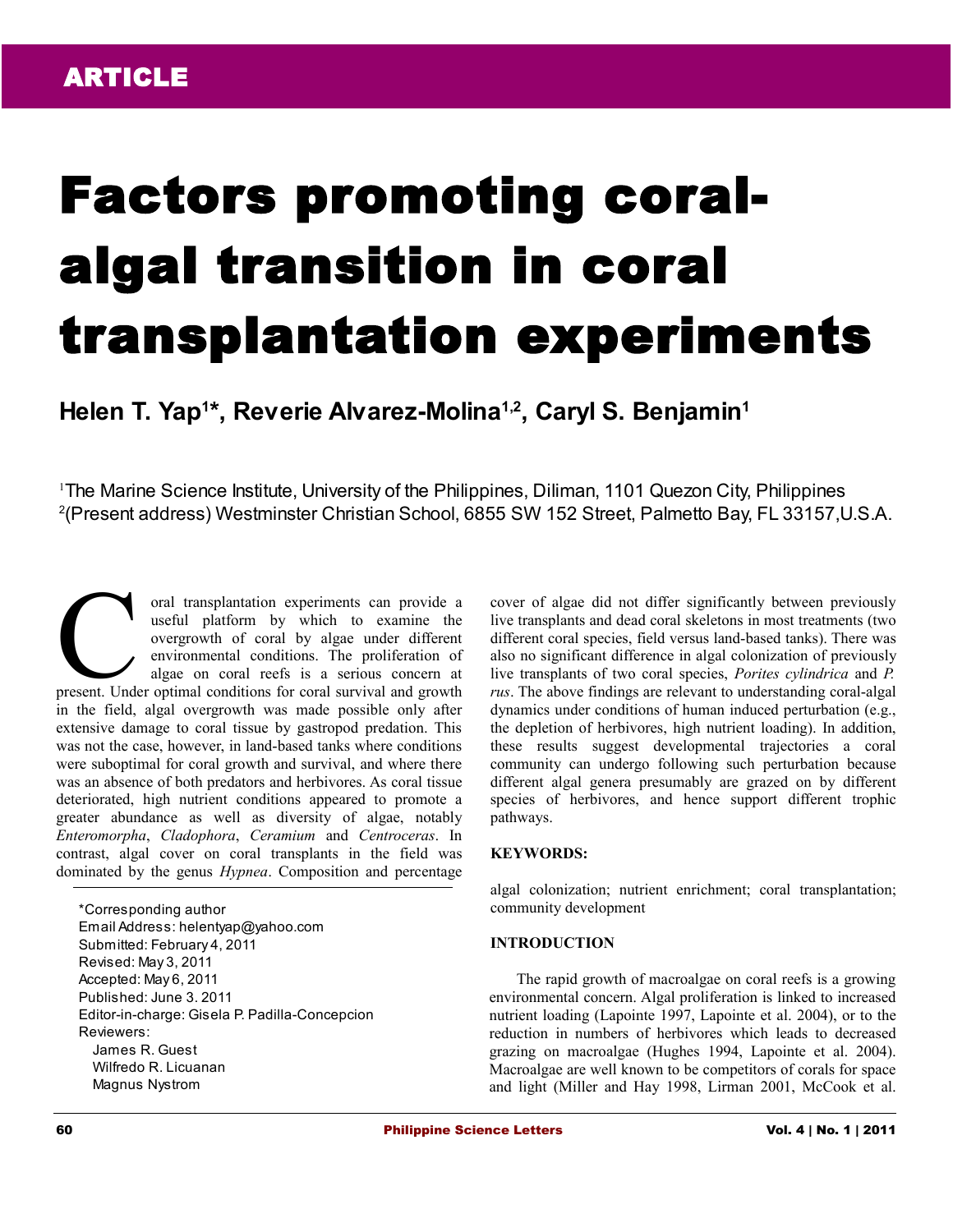2001). They can cause damage to coral tissue, or the demise of coral colonies. However, the debate continues as to whether the algae themselves are capable of outcompeting, and then overgrowing, healthy coral colonies. It is believed that algal spores or filaments generally do not settle directly on live corals (McCook et al. 2001, Diaz-Pulido and McCook 2004). However, when established algae come in direct contact with corals on the reef, this can cause shading, tissue abrasion, and/or overgrowth (Quan-Young and Espinoza-Avalos 2006). Abrasive contact or overgrowth can eventually result in partial or total coral mortality. Live corals are also capable of overgrowing algae (Diaz-Pulido et al. 2009) and can inhibit algal growth as well (Jompa and McCook 2002, Nugues et al. 2004). It is widely believed that the coral must be weakened or killed first before algal invasion can occur (McCook et al.1997, McCook 2001, Jompa and McCook 2002). In the Great Barrier Reef, for example, it appears that healthy *Porites lobata* are able to resist algal colonization or overgrowth by mucus secretion, so that a colony must be injured first before algae can invade (McCook 2001). Dead coral skeletons are frequently observed to be rapidly

covered by algae (Diaz-Pulido and McCook 2002). Once established, algal populations tend to persist, thus hindering reestablishment of coral populations via recruitment (Birrell et al. 2005, Kuffner et al. 2006) or the regrowth of adult colonies.

Coral transplantation is a tool for coral restoration or reef rehabilitation at the local scale (Yap 2000). However, coral transplantation has met with varying degrees of success. Algal overgrowth is one major problem (Yap and Molina 2003, Dizon and Yap 2005, Palomar et al. 2009, Shaish et al. 2010). It can be a significant factor that hampers the success of coral restoration efforts because of reduced growth or mortality of the transplants. Under certain conditions, coral transplants appear unable to resist algal invasion, and eventually die, apparently because of smothering (Bruckner and Bruckner 2001, Dizon and Yap 2006). In several experiments, corals attached either to artificial substrates that were placed on the bottom, or directly to the reef substrate itself, suffered overgrowth by algae, and some of them succumbed after a period of time (Coyer et al. 1993, Potts 1977, Bruckner and Bruckner 2001). In some cases, algae were observed to cause bleaching of the underlying coral tissue (Rojas et al. 2008). The bleached tissue subsequently deteriorated. Contact with algae can cause direct stress to coral tissue, after which the algae proceed to overgrow the coral (Quan-Young and Espinoza-Avalos 2006). In experiments where the performance of coral transplants in the presence of algae was compared with that of corals in cleared plots, transplants in the latter instances survived better (Miller and Hay 1996, Soong and Chen 2003).



**Figure 1.** Map indicating location of grids containing coral transplants in the field and in the land-based tanks.

Coral transplantation experiments can serve as a useful platform for following closely the dynamics of algal colonization on corals, and other aspects of coral-algal interactions. A previous study (Yap and Molina 2003) compared responses of coral transplants of two species, *Porites cylindrica* and *P. rus* (Order Scleractinia), under different experimental conditions, viz. under natural conditions in the field, and in semi-enclosed land-based tanks. Coral transplants in the field are exposed to natural levels of light, temperature, water movement, nutrient levels, sedimentation and other factors crucial to growth and survival. However, corals are also subject to the full range of competition and predation from other species present in the natural community. Conditions in land-based tanks are controlled within certain ranges, but do not necessarily always approximate natural conditions.

In the present study, the process of algal overgrowth was examined in corals exposed to different experimental conditions as described above. Transplants were maintained and closely monitored until mortality occurred. In all cases, the previously live transplants were completely covered by macroalgae at the time of death, and were collected for analysis. Comparisons of algal cover were also made between previously live transplants and previously dead skeletons of the same species. The specific objectives of the study were: (1) to describe the process of algal colonization on previously live coral; (2) to compare patterns between two different hard coral species; and (3) to contrast trends between the natural environment and semi-enclosed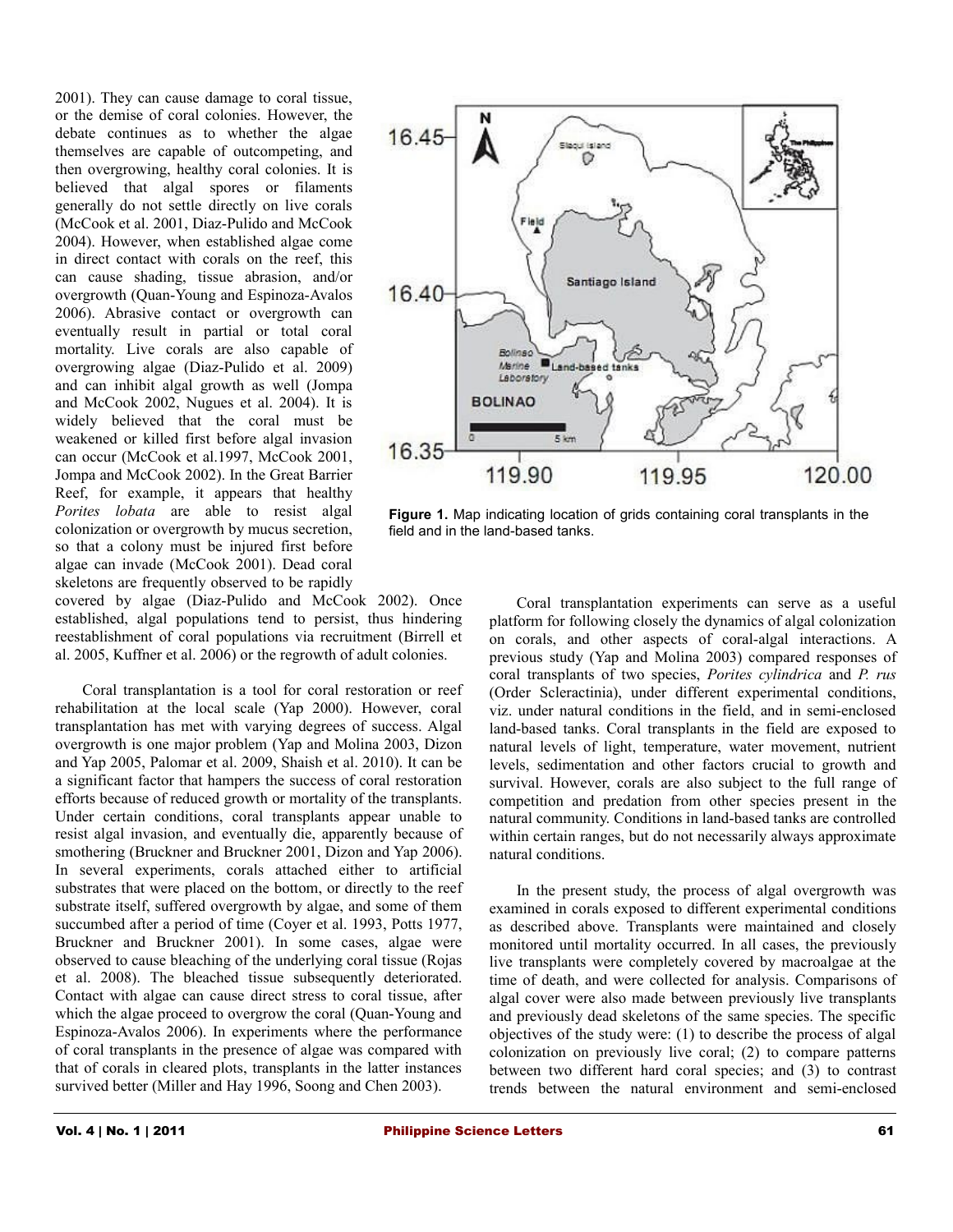

**Figure 2.** A model grid  $(1 \text{ m}^2)$  with 40 coral transplants  $(10 \text{ m}^2)$ transplants for each treatment) arranged haphazardly. Dead coral blocks were for a separate experiment.

conditions in land-based tanks which represent sub-optimal conditions for coral growth and survival. The comparison of algal overgrowth of dead skeletons with that on previously live coral provided additional insight into the process of algal community establishment in a natural reef that contains varying proportions of live and dead coral cover, as well as non-living substrate. Overall, results of this study would provide greater understanding of the transition from coral to algal-dominated cover under different environmental conditions. Knowledge gained would also aid in predicting the different possible trajectories of coral community development following environmental disturbances that promote the proliferation of algae.

# **MATERIALS AND METHODS**

#### **Coral transplantation**

In November 1996, branch fragments of two related coral species, *Porites cylindrica* and *P. rus*, were collected from different colonies in a shallow reef zone surrounding a sandy lagoon of about 3-4 m depth (off Santiago Island in Bolinao, northwestern Philippines,  $16.42^{\circ}$ N,  $119.90^{\circ}$ E, Fig. 1). The lagoon also served as the location of the field set-up*.* The latter consisted of 6 steel grids, each with an area of  $1 \text{ m}^2$  and coated with white epoxy paint to minimize corrosion. These were raised approximately 20 cm off the bottom by means of angle bars driven into the substrate (Yap et al. 1998).

The coral fragments were cleaned of all encrusting organisms, cut to sizes within a narrow range (approximately 5-8 cm in length, with 1-3 small branches; initial weights are reported in Yap and Molina [2003]), and attached to acrylic plates with cyanoacrylate glue. Sixty (60) live transplants of each species were haphazardly arranged among the grids (10 in each, Fig. 2). An equal number of dead skeletons of the same species (cleaned with bleach and rinsed thoroughly with fresh water) were interspersed among the live corals. (The blocks illustrated in Fig. 2 were for a separate experiment.)

A similar set-up was established using land-based tanks (at the Bolinao Marine Laboratory of the Marine Science Institute located about 5 km south of the field site) using three (3) white plastic tanks measuring 153x95x42 cm and filled with seawater. Each tank contained two plastic grids on which the specimens were placed. Thus the experimental design for the land-based tanks included a blocking factor (tank x grid). Another major difference was that water flow through the tanks was continuous for only 9 h, from 0800H to 1700H, after which it was shut off following prescribed procedures at the marine laboratory.

The experimental treatments, thus, were as follows: *P. cylindrica*, live, FIELD; *P. cylindrica,* dead, FIELD; *P. rus*, live, FIELD; *P. rus*, dead, FIELD; *P. cylindrica*, live, TANKS; *P. cylindrica,* dead, TANKS; *P. rus,* live, TANKS; *P. rus*, dead, TANKS.

#### **Description and measurement of algal settlement patterns**

The corals were maintained and monitored until mortality occurred, in this case, being defined as loss of >95% of the living coral tissue. All previously living transplants that died were retrieved. At the same time, an equal number of dead skeletons were collected haphazardly for direct comparison (Table 1). This procedure was repeated every time mortality of live transplants occurred. We termed this "opportunistic" sampling because it was based solely on the frequency of natural transplant mortality (i.e., no corals were deliberately sacrificed). But since an equivalent number of dead skeletons were always collected, this sampling procedure allowed for direct comparisons between previously live and dead transplants. However, it resulted in unequal sample sizes representing the different time intervals, as well as differences in the sampling intervals themselves, ranging from a few days to as long as 3 months. The experiment was terminated after one year when significant mortality had occurred in more than one treatment.

On each sample, the surface area of the skeleton that was covered by algae was carefully measured using a grid (calibrated in millimetres), then digitized to quantify algal cover. The algae were identified to genus level. If clumps of algae were seen to be overgrowing other mats of algae underneath, then total surface area was estimated to exceed 100%. This explains results of percent cover greater than 100%. If a clump consisted of more than one genus, then the reported surface area for each genus was simply the total divided by the number of genera.

After algae were identified and quantified, the coral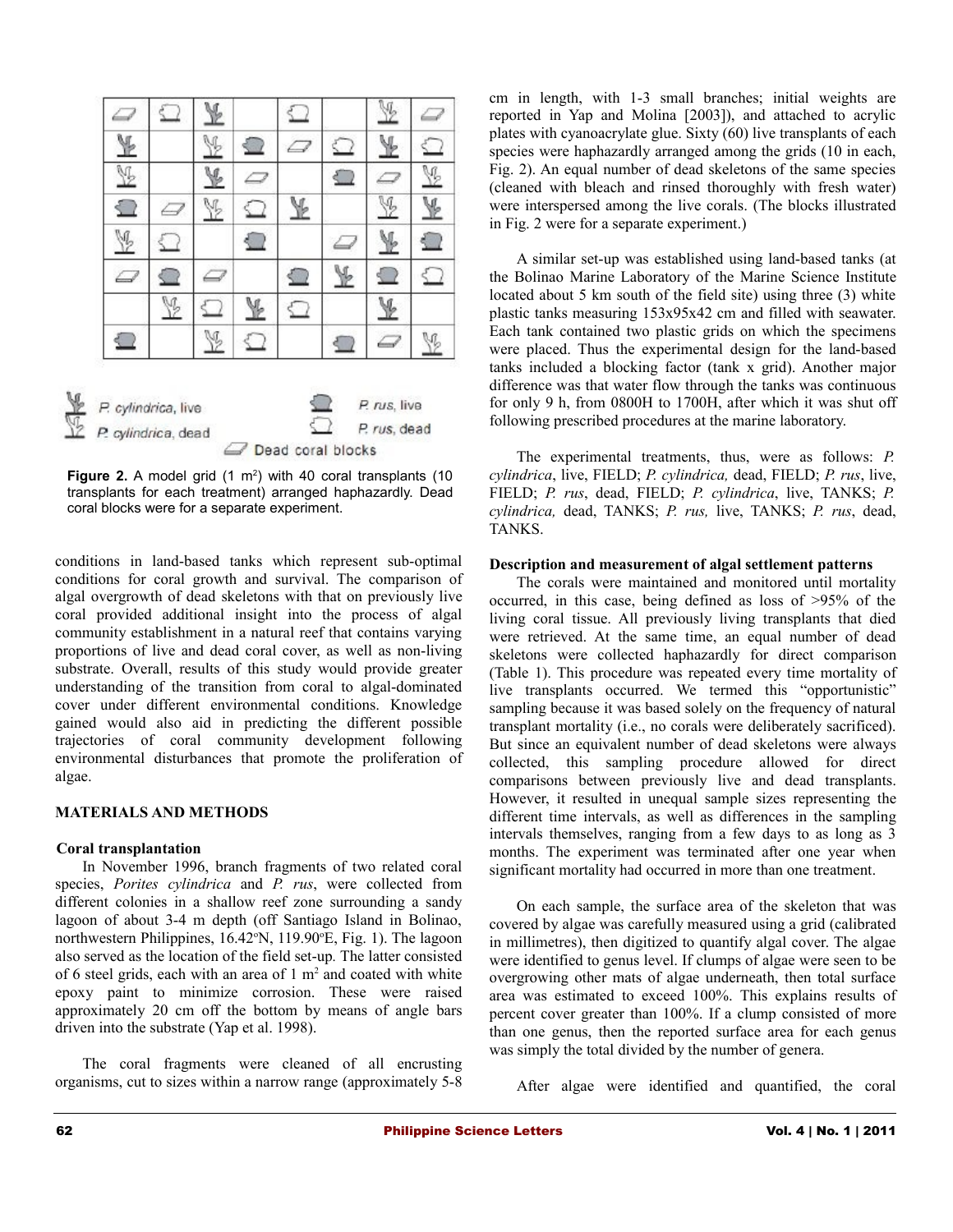skeletons were cleaned and dried, and their surface area determined following the procedure of Hoegh-Guldberg (1988).

#### **Environmental factors**

In both the field and the land-based tanks, the following environmental factors were measured, with detailed procedures as well as results reported in Yap and Molina (2003): light, temperature, salinity, dissolved oxygen in the water, nutrients (ammonium and nitrate), sedimentation and water exchange.

# **Statistical analyses**

One-way analysis of similarities (ANOSIM) (Clarke 1993, Clarke and Gorley 2001) was used to test for significant differences among treatments in terms of algal composition and percentage cover. A test of similarities in percentages (SIMPER) determined which algal groups contributed most to the similarity within treatments, as well as to the differences a among them. In addition to percent cover as a measure of abundance, analyses were run on data converted to presence/absence. Abundance data were  $4<sup>th</sup>$  root transformed to give weight to rare genera.



# **Field conditions**

From December 1996 until December 1997, mortality in transplants of *P. cylindrica* in the field was noted on only three occasions, namely, in February, July and October (Fig. 3a). The largest number of mortalities (16 or 27% of the original number) occurred in February, and was due to predation by the gastropod *Drupella*. After this, inverted funnels were installed on the legs of the field set-ups to prevent further access of this predator to the corals.

All the dead transplants from the February sampling were overgrown by the alga *Hypnea* (Rhodophyceae) (average cover 65.3 %)*.* An

equivalent number of previously dead skeletons were also largely covered by this genus (78.6%) followed by the genus *Lithothamnion* (Rhodophyceae).

During each of the monitoring visits in July and October, only one (1) transplant was recorded as dead, and algal cover was noted only for the previously live sample in October. In both instances, there was a higher diversity of algae observed on the previously dead skeletons compared to the previously live ones (Fig. 3a).



**Figure 3.** Percent cover of algal genera recorded over time in the field. A) *P. cylindrica*, B) *P. rus*. "n" as in Table 1.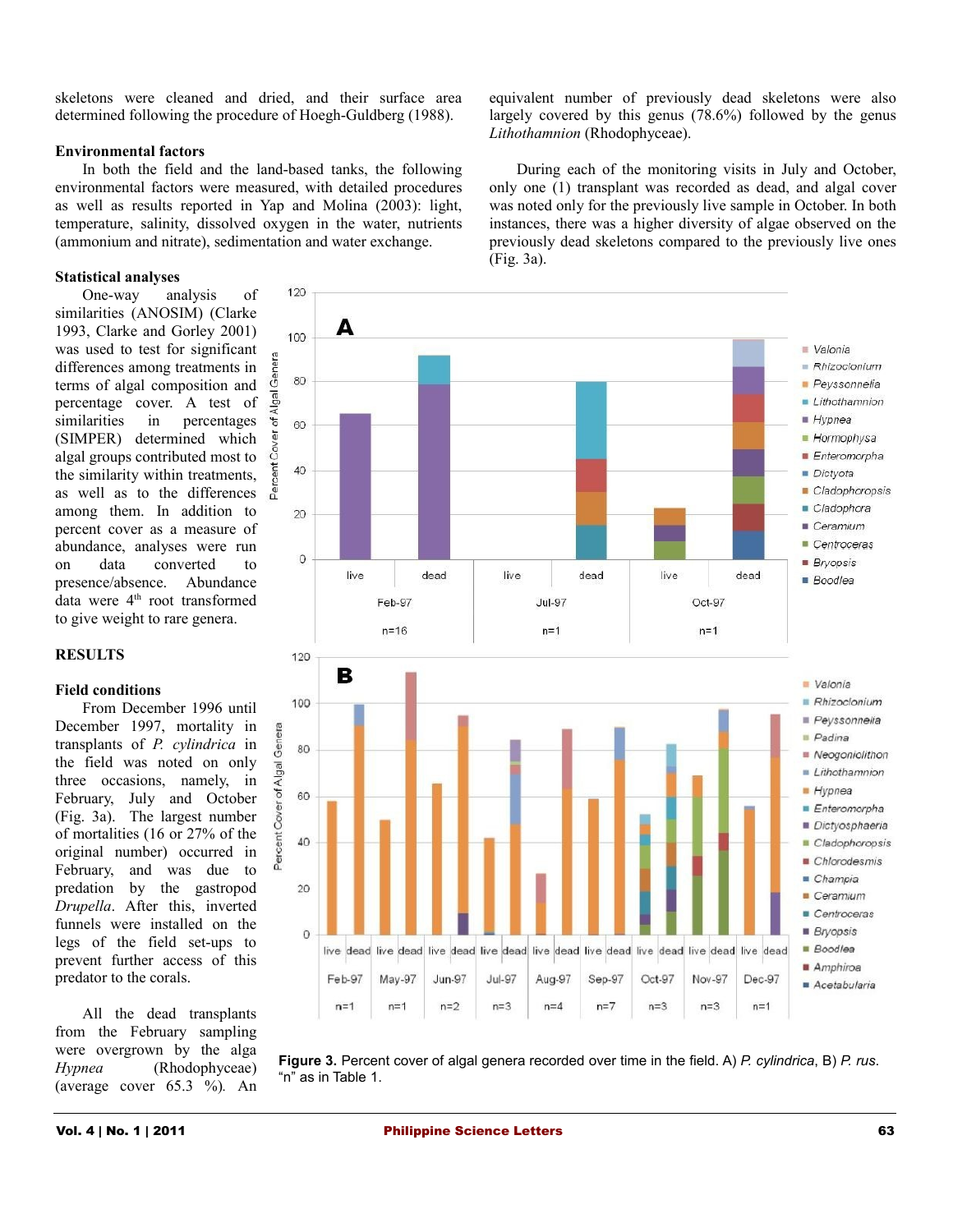More frequent mortalities, though still involving relatively low numbers (ranging from 1 to a one-time maximum of 7), were recorded for transplants of *P. rus* in the field (Fig. 3b). In the majority of cases, from February to September 1997, both previously live and previously dead corals were largely covered by *Hypnea.* A difference in algal composition was documented during the months of October and November, which then reverted back to a dominance by *Hypnea* in December.

1200 A 1000 Valonia Percent Cover of Algal Genera Rhizoclonium Oscillatoria 800 Neogoniolithon  $Lyngbya$ 600  $Hypnea$  $Enteromorpha$ Cladophoropsis 400 Cladophora Chaetomorpha 200  $Ceramium$ Centroceras **Bryopsis**  $\Omega$ **Boodlea** live live dead dead live dead live dead dead live live dead live dead Amphiroa Mar-97 Apr-97 May-97 **Jun-97**  $Jul-97$ Aug-97 Sep-97  $n=8$  $n=1$  $n=5$  $n=2$  $n = 14$  $n=5$  $n=1$ 600  $Valonia$ в  $U$ lothrix 500 Rhizoclonium Oscillatoria Percent Cover of Algal Genera Neogoniolithon 400  $Lyngbya$  $Hypnea$ 300 **Enteromorpha** Cladophoropsis Cladophora 200 Chaetomorpha  $Ceramium$ 100  $\blacksquare$  Centroceras **Bryopsis** Botryocladia  $\mathbf 0$  $\blacksquare$  Boodlea dead dead dead live dead live live dead live live live dead Anadyomene Amphiroa Feb-97 Mar-97 Jun-97 Jan-97 Apr-97 Aug-97 Acetabularia  $n = 15$  $n=5$  $n=4$  $n = 12$  $n = 16$  $n=1$ 

Altogether, for both species, a total of 43 live corals out of an original number of 120, or 36%, were completely covered by algae in a span of one year under field conditions. The most significant factor observed to have triggered this shift was predation.

Statistically significant differences in both presence/absence and percent algal cover between previously live and previously dead corals were detected for *P. cylindrica* only (Table 2). The difference was mainly attributed to the presence of the genus

> *Lithothamnion* which occurred in significant quantities on dead skeletons compared to live colonies.

> There were no statistically significant differences between the two coral species in terms of both presence/absence and percent algal cover for previously live and dead corals.

#### **Controlled conditions in tanks**

More frequent mortalities of coral transplants, and in higher numbers (ranging from 1 to a one-time maximum of 16), were observed for both species in the land-based tanks (Fig. 4a and 4b). Altogether, a total of 89 originally live transplants out of an initial total of 120, or 74%, were completely covered by algae within a period of approximately one year. The occurrences of mortality were not synchronized. Thus, there appeared to be no regular temporal pattern in the demise of corals associated with algal colonization.

In terms of both presence/absence and percent algal cover, no statistically significant differences were detected between previously live and previously dead corals of both species. Similarly, there were no statistically significant differences between the two coral species.

**Figure 4.** Percent cover of algal genera recorded over time in the land-based tanks. A) *P. cylindrica*, B) *P. rus*. "n" as in Table 1.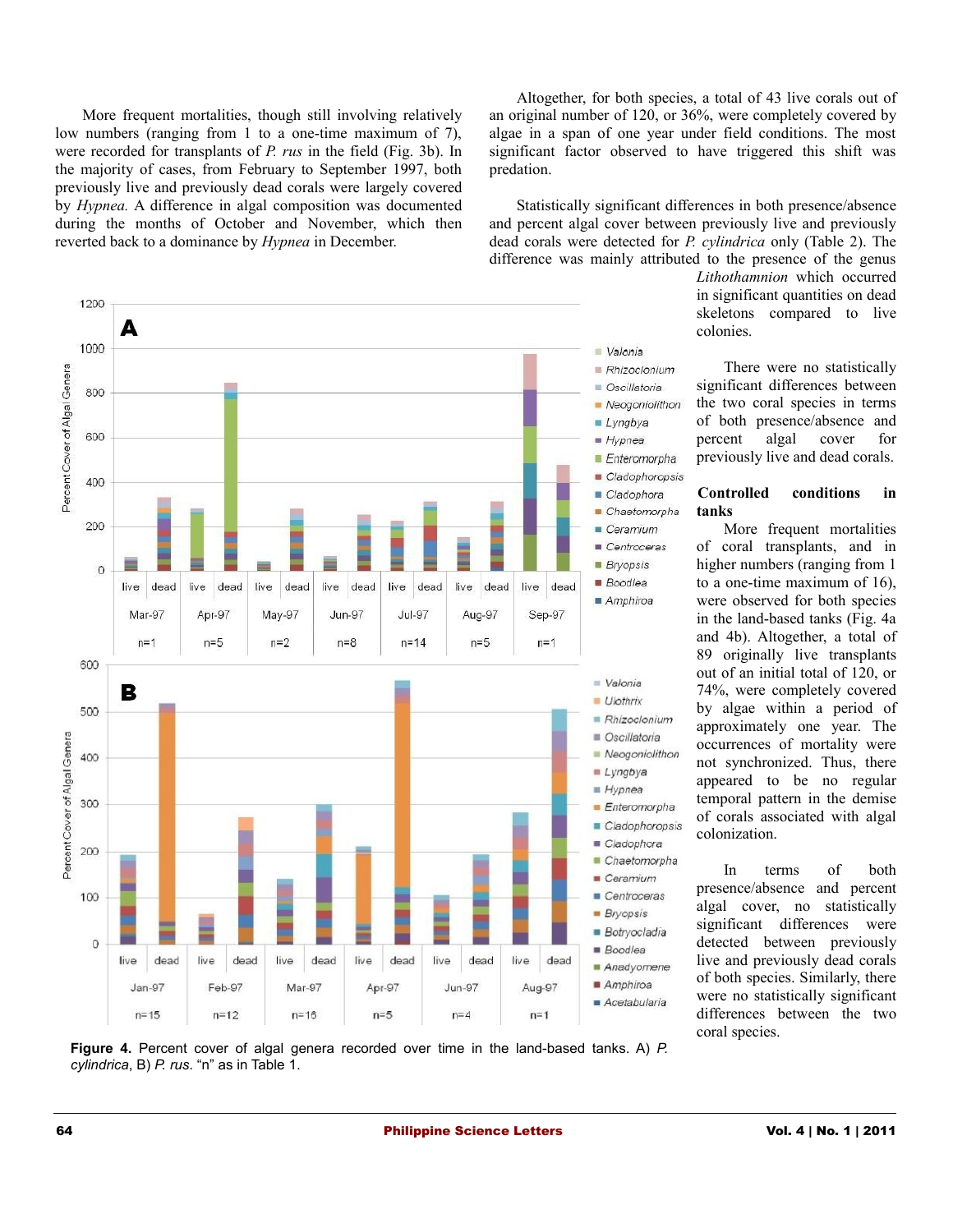#### **Comparison between the field and land-based tanks**

Significant differences in terms of both presence/absence of algal genera as well as percent cover were documented between the field and the land-based tanks (Table 2). The genus *Hypnea* (Rhodophyceae) was consistently present, and was also the most abundant in field corals (live and dead, both species; Table 3a, 3b).

For transplants in the land-based tanks, a greater variety of genera were found to be dominant,

including *Enteromorpha* (Chlorophyceae), characteristically growing on *P. cylindrica* (live and dead), *Cladophora* (Chlorophyceae), commonly found on dead skeletons of *P. rus,* and *Ceramium* (Rhodophyceae) and *Centroceras* (Rhodophyceae), both consistently present on live specimens of *P. rus* (Table 3a). Overall, the mean number of observed genera was higher for all treatments in the land-based tanks (Fig. 5).

Mean percent cover of algae was also greater in the land-based tanks than in the field (Fig. 6). Similarly, the Shannon index of algal diversity was consistently higher for corals in the land-based tanks (Fig.7).

#### **DISCUSSION**

#### **Coral mortality and algal colonization**

The end point for coral mortality was almost complete coverage of originally live transplants by algae. In the field, significant algal colonization occurred only after the death and removal of coral tissue, caused by predation by the gastropod *Drupella* (Cumming 1999). Thus, under optimal conditions for coral survival and growth, a disturbance triggered the transition from coral to algal cover.

Transplants that remained alive at the end of the experiment did not manifest large-scale deterioration or death of their tissue (due to grazing, disease or some other stress factors), and also apparently were able to successfully resist algal invasion (McCook 2001, Diaz-Pulido et al. 2009). There were essentially no differences in trends between the two

#### coral species (*Porites cylindrica* and *P. rus*).

Conditions in the land-based tanks appeared to be more stressful for the corals (Yap and Molina 2003), where a larger number of transplants of both species were observed at more frequent intervals to be covered by algae. Details on the differences in environmental conditions between the field and land-based tanks are given in Yap and Molina (2003). Both coral predators and algal grazers were conspicuously absent in the



**Figure 5.** Mean number of algal genera observed for the different treatments. Error bars are standard errors.



**Figure 6.** Mean percent cover of algae observed for the different treatments. Error bars are standard errors.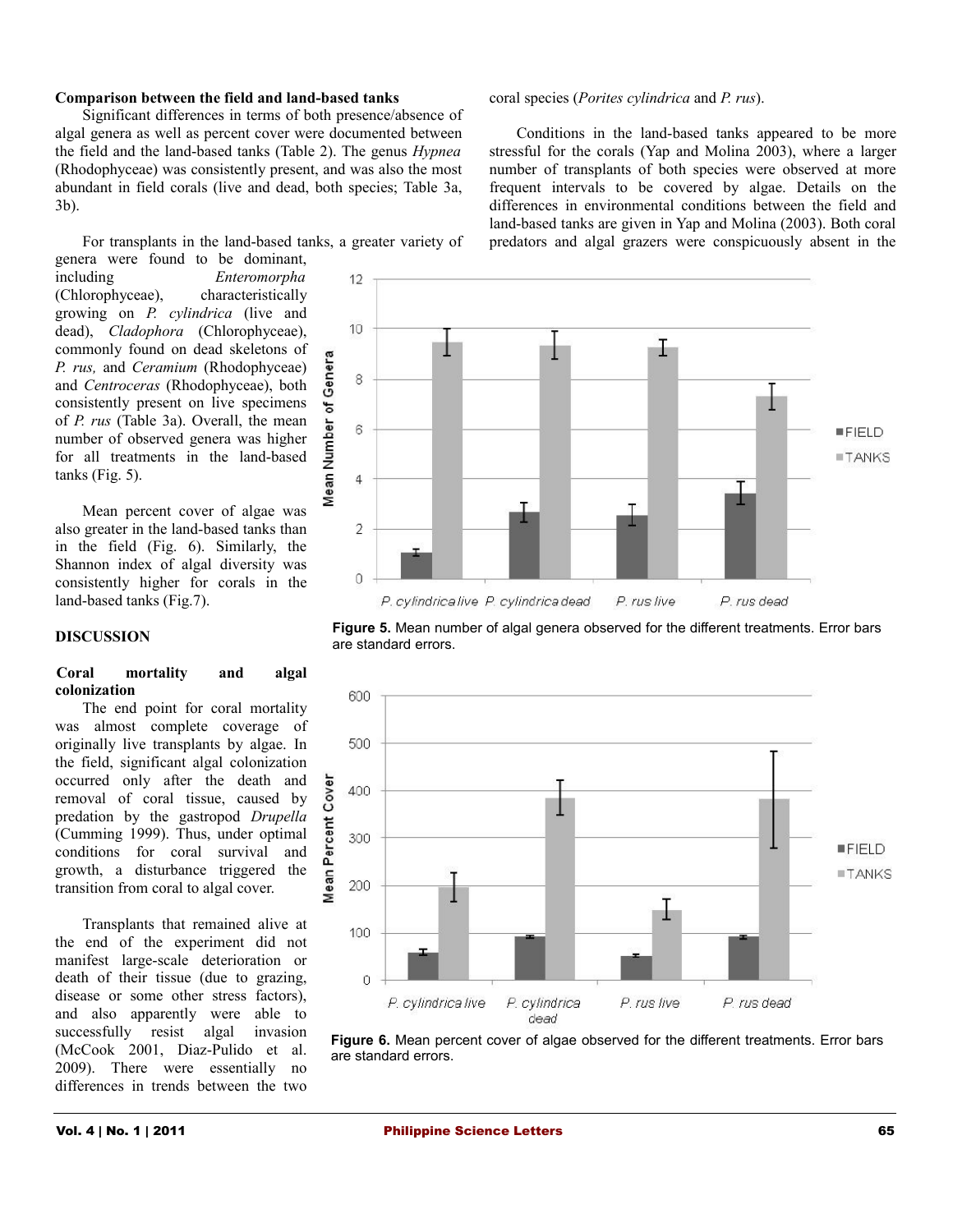



**Table 1.** Sampling protocol in the field (A) and the land-based tanks (B). Numbers indicate live corals sampled. An equivalent number of dead skeletons were sampled at the same time.

| A. Field                                                                                                                                                                |                                            |                             |  |  |  |  |  |
|-------------------------------------------------------------------------------------------------------------------------------------------------------------------------|--------------------------------------------|-----------------------------|--|--|--|--|--|
| Sampling date                                                                                                                                                           | Porites cylindrica                         | Porites rus<br>$\mathbf{1}$ |  |  |  |  |  |
| Feb 97                                                                                                                                                                  | 16                                         |                             |  |  |  |  |  |
| May 97                                                                                                                                                                  | 0                                          | 1                           |  |  |  |  |  |
| June 97                                                                                                                                                                 | 0                                          | $\overline{2}$              |  |  |  |  |  |
| July 97                                                                                                                                                                 | 1                                          | 3                           |  |  |  |  |  |
| Aug 97                                                                                                                                                                  | 0                                          | $\overline{4}$              |  |  |  |  |  |
| Sept 97                                                                                                                                                                 | 0                                          | $\boldsymbol{7}$            |  |  |  |  |  |
| Oct 97                                                                                                                                                                  | 1                                          | 3                           |  |  |  |  |  |
| Nov 97                                                                                                                                                                  | 0                                          | 3                           |  |  |  |  |  |
| Dec 97                                                                                                                                                                  | $\Omega$                                   | 1                           |  |  |  |  |  |
| Total sampled                                                                                                                                                           | 18-live                                    | 25-live                     |  |  |  |  |  |
|                                                                                                                                                                         | 18-dead                                    | 25-dead                     |  |  |  |  |  |
|                                                                                                                                                                         | 60-live                                    | 60-live                     |  |  |  |  |  |
| Initial total                                                                                                                                                           |                                            |                             |  |  |  |  |  |
|                                                                                                                                                                         | 60-dead                                    | 60-dead                     |  |  |  |  |  |
| Sampling date                                                                                                                                                           | P. cylindrica                              | P. rus                      |  |  |  |  |  |
|                                                                                                                                                                         | 0                                          | 15                          |  |  |  |  |  |
|                                                                                                                                                                         | 0                                          | 12                          |  |  |  |  |  |
|                                                                                                                                                                         | 1                                          | 16                          |  |  |  |  |  |
|                                                                                                                                                                         |                                            | 5                           |  |  |  |  |  |
|                                                                                                                                                                         |                                            | 0                           |  |  |  |  |  |
|                                                                                                                                                                         | $\begin{array}{c} 5 \\ 2 \\ 8 \end{array}$ |                             |  |  |  |  |  |
|                                                                                                                                                                         | 14                                         | 4<br>0                      |  |  |  |  |  |
|                                                                                                                                                                         | 5                                          | $\mathbf{1}$                |  |  |  |  |  |
|                                                                                                                                                                         | $\mathbf{1}$                               | $\mathbf{0}$                |  |  |  |  |  |
|                                                                                                                                                                         | 36-live                                    | 53-live                     |  |  |  |  |  |
|                                                                                                                                                                         | 36-dead                                    | 53-dead                     |  |  |  |  |  |
| <b>B. Land-based tanks</b><br>Jan 97<br>Feb 97<br><b>Mar 97</b><br>Apr 97<br><b>May 97</b><br>June 97<br>July 97<br>Aug 97<br>Sept 97<br>Total sampled<br>Initial total | 60-live                                    | 60-live                     |  |  |  |  |  |

tanks (pers.obs.). Light levels were several times higher in the field  $(395.79 \pm 275.28 \text{ to } 1880.73 \pm 166 \text{ }\mu\text{E})$  $m<sup>-2</sup>s<sup>-1</sup>$ ) than in the land-based tanks  $(172.67 \pm 91.42 \text{ to } 877.19 \pm 420.94$  $\mu$ E m<sup>-2</sup>s<sup>-1</sup>) as the latter had been shaded to minimize bleaching of the corals. Water exchange was also greater in the field  $(0.15 \pm 0.09)$  to 1.70  $\pm$  0.11 DF [diffusion factor] than in the land-based tanks  $(0.18 \pm 0.04)$  to  $1.37 \pm 0.38$  DF) because water circulation in the former location remained unimpeded. Both light and water turbulence are critical for coral growth and survival (Jokiel 1978, Yentsch et al., 2002).

Values of the other parameters, namely, temperature, salinity, and dissolved oxygen, were similar between the field and the land-based tanks. On the other hand, nutrient levels were significantly higher in the land-based tanks than in the field. Values of ammonium measured at different times of the year ranged between 0.99 and 1.51 micromoles in the field, compared to 1.18-3.60 micromoles in the land-based tanks (Yap and Molina 2003). Nitrate levels varied between 0.28 and 0.49 micromoles in the field, compared to 0.76-2.05 micromoles in the landbased tanks.

It appears that sub-optimal conditions in the land-based tanks, particularly lower levels of light and water exchange, led to a decline in health of the coral transplants. In addition, nutrient enrichment combined with the conspicuous absence of algal grazers probably promoted the proliferation of a higher diversity of algal genera (reviewed in Burkepile and Hay 2006). As the health of the corals in the tanks deteriorated over time, they likely became more susceptible to algal invasion.

In the majority of treatments, the initial presence of coral tissue in previously live transplants did not appear to influence the course of algal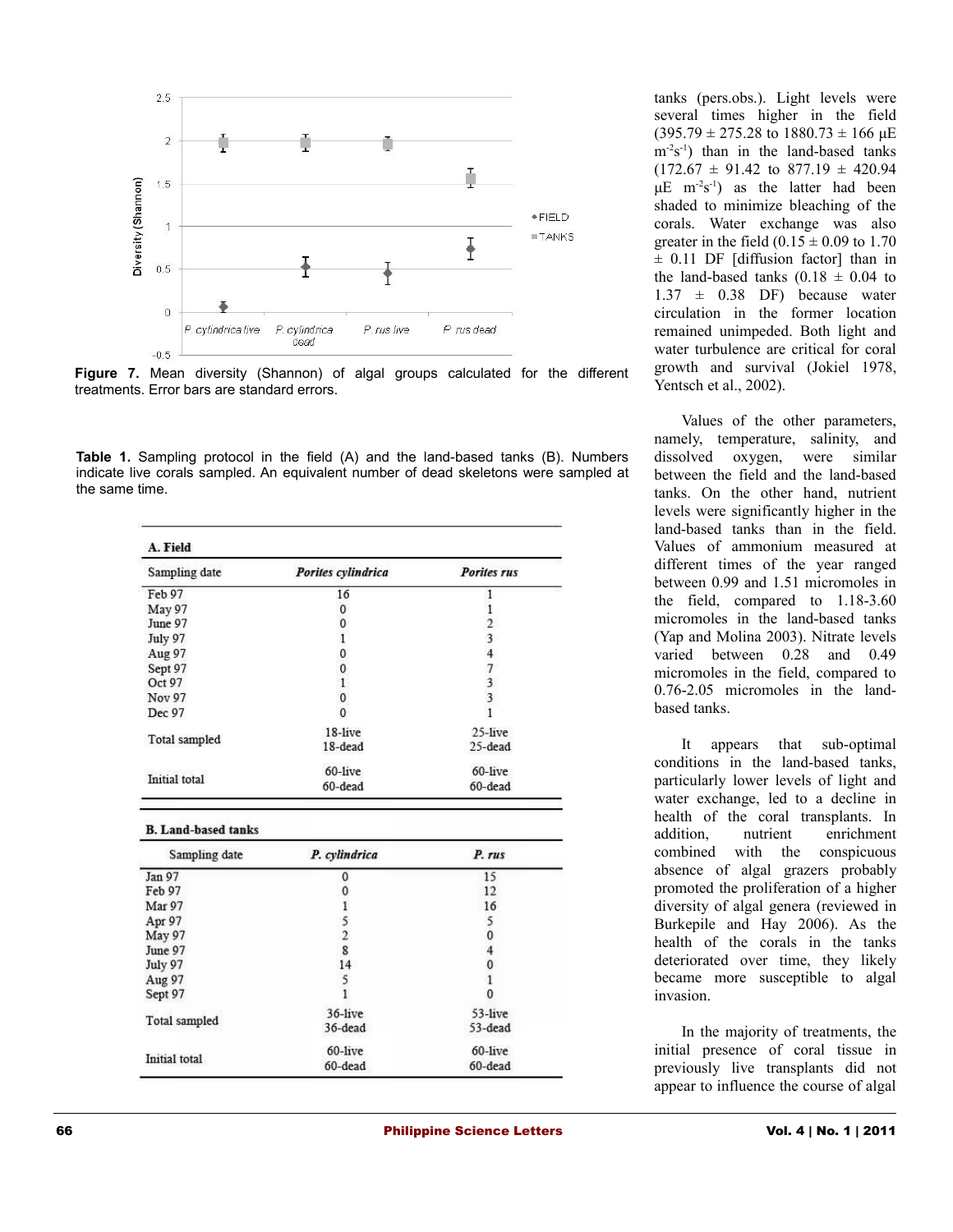**Table 2**. Statistically significant results from ANOSIM and SIMPER analyses comparing between groups. A) Data transformed to presence/absence, B) Percent cover data (4th root transformed).

#### A. Presence/absence

| Between groups                        | <b>Analysis of</b><br><b>Similarities</b><br>(ANOSIM) | <b>Similarity Percentages (SIMPER)</b> |                          |                         |  |  |
|---------------------------------------|-------------------------------------------------------|----------------------------------------|--------------------------|-------------------------|--|--|
|                                       | Pairwise Test<br>(R)                                  | Average<br>dissimilarity               | Discriminating<br>genera | Comparison of presence  |  |  |
| <b>Between live and</b><br>dead       |                                                       |                                        |                          |                         |  |  |
| P. cylindrica FIELD                   | 0.678                                                 | 42.43                                  | Lithothamnion            | dead > live             |  |  |
| Between field and<br>land-based tanks |                                                       |                                        |                          |                         |  |  |
| P. cylindrica live                    | 0.884                                                 | 93.83                                  | Enteromorpha             | TANKS > FIELD           |  |  |
| P. cylindrica dead                    | 0.965                                                 | 95.24                                  | Cladophora               | TANKS > FIELD           |  |  |
| P. rus live                           | 0.829                                                 | R4 72                                  | Lyngbya                  | TANKS > FIELD           |  |  |
| P. rus dead                           | 0.706                                                 | 86.85                                  | Hypnea                   | <b>FIELD &gt; TANKS</b> |  |  |
| <b>B.</b> Percent cover               | Analysis of<br><b>Similarities</b><br>(ANOSIM)        | <b>Similarity Percentages (SIMPER)</b> |                          |                         |  |  |
| Between groups                        | <b>Pairwise Test</b><br>(R)                           | Average<br>dissimilarity               | Discriminating<br>genera | Comparison of abundance |  |  |
| Between live and<br>dead              |                                                       |                                        |                          |                         |  |  |
| P. cylindrica FIELD                   | 0.68                                                  | 35.28                                  | Lithothamnion            | dead > live             |  |  |
| Between field and<br>land-based tanks |                                                       |                                        |                          |                         |  |  |
| P. cylindrica live                    | 0.879                                                 | 9448                                   | Hypnea                   | <b>FIELD &gt; TANKS</b> |  |  |
| P. cylindrica dead                    | 0.966                                                 | 95.55                                  | Hypnea                   | <b>FIELD &gt; TANKS</b> |  |  |
| P. rus live                           | 0.821                                                 | 87.74                                  | Hypnea                   | <b>FIELD &gt; TANKS</b> |  |  |
| P. rus dead                           | 0.705                                                 | 88 19                                  | Enteromorpha             | <b>TANKS &gt; FIELD</b> |  |  |

settlement, as there was no significant difference in algal composition and abundance between previously live and dead coral substrates collected at the same time. The general absence of a significant difference in algal composition and abundance between previously live and dead coral substrates collected at the same time may indicate a negligible influence of either succession or seasonality.

#### **Trends in algal composition and abundance**

Since, for the most part, patterns of algal cover were found to be similar between previously live and dead coral, it appears that the process of algal invasion and eventual overgrowth of coral took place in a similar manner regardless of whether live tissue existed previously, or a skeleton was completely bare. The exception was the *P. cylindrica* transplants in the field that were grazed by *Drupella* in the early part of the experiment. The genus *Lithothamnion*, a red crustose coralline alga, had greater cover on dead than on previously live corals. Crustose coralline algae are poor competitors with corals (Littler 1972).

**Table 3.** Results from SIMPER comparison within treatments. A) Data transformed to presence/absence, B) Percent cover data (4th root transformed).

#### A. Presence/absence

|                                          | <b>Similarity Percentages (SIMPER)</b> |                                   |                                                                       |                         |                               |                               |  |  |
|------------------------------------------|----------------------------------------|-----------------------------------|-----------------------------------------------------------------------|-------------------------|-------------------------------|-------------------------------|--|--|
| Within a group                           | Field                                  |                                   |                                                                       | Land-based tanks        |                               |                               |  |  |
|                                          | similarity                             | present                           | Average Consistently Contribution Average<br>to similarity similarity |                         | Consistently<br>present       | Contribution<br>to similarity |  |  |
| P. cylindrica live                       | 88.24                                  | Hypnea                            | 100                                                                   | 78.33                   | Enteromorpha                  | 12.58                         |  |  |
| P. cylindrica dead                       | 79.80                                  | Нурпеа                            | 74.66                                                                 | 78.53                   | Enteromorpha                  | 14.21                         |  |  |
| P. rus live                              | 44.08                                  | Hypnea                            | 87.37                                                                 | 75.87                   | Ceramium &<br>Centroceras     | 12.98                         |  |  |
| $P$ rus dead                             | 46.98                                  | Hypnea                            | 54.91                                                                 | 54.14                   | Cladophora                    | 15.9                          |  |  |
| <b>B.</b> Percent cover                  |                                        |                                   | <b>Similarity Percentages (SIMPER)</b>                                |                         |                               |                               |  |  |
| Within a group                           | Field                                  |                                   |                                                                       | <b>Land-based tanks</b> |                               |                               |  |  |
|                                          |                                        |                                   |                                                                       |                         |                               |                               |  |  |
|                                          | Average<br>similarity                  | Consistently<br>most<br>abundant. | Contribution Average<br>to similarity                                 | similarity              | Consistently<br>most abundant | Contribution<br>to similarity |  |  |
|                                          | 83.99                                  | Hypnea                            | 100                                                                   | 68.54                   | Enteromorpha                  | 13.60                         |  |  |
| P. cylindrica live<br>P. cylindrica dead | 79.61                                  | Hypnea                            | 67.48                                                                 | 73.48                   | Enteromorpha                  | 14.75                         |  |  |
| P. rus live                              | 47.95                                  | Hypnea                            | 91 41                                                                 | 66.90                   | Centroceras                   | 12.98                         |  |  |

In addition, when comparing dead skeletons of *P. cylindrica* in the field and the land-based tanks, the same genus (*Lithothamnion*) had a higher rate of occurrence in the field. Experimental manipulations of levels of herbivory and nutrients have shown that crustose corallines are favored in unfertilized, grazed treatments (Miller et al. 1999, Belliveau and Paul 2002). Nutrient levels were lower and grazing was significant in the field compared to the land-based tanks (Yap and Molina 2003).

The greatest differences in algal composition and abundance occurred between corals in the field and in the land-based tanks. There was a higher diversity of algal genera in the tanks. The genus *Enteromorpha*, a green alga, was dominant on previously live and dead specimens of *P. cylindrica*. Another green alga, *Cladophora*, was the most abundant on dead skeletons of *P. rus*. On the other hand, previously live specimens of this coral species were predominantly covered by the red algae *Ceramium* and *Centroceras.*

Taxonomically distinct genera may share characteristics (productivity and susceptibility to grazers) that influence the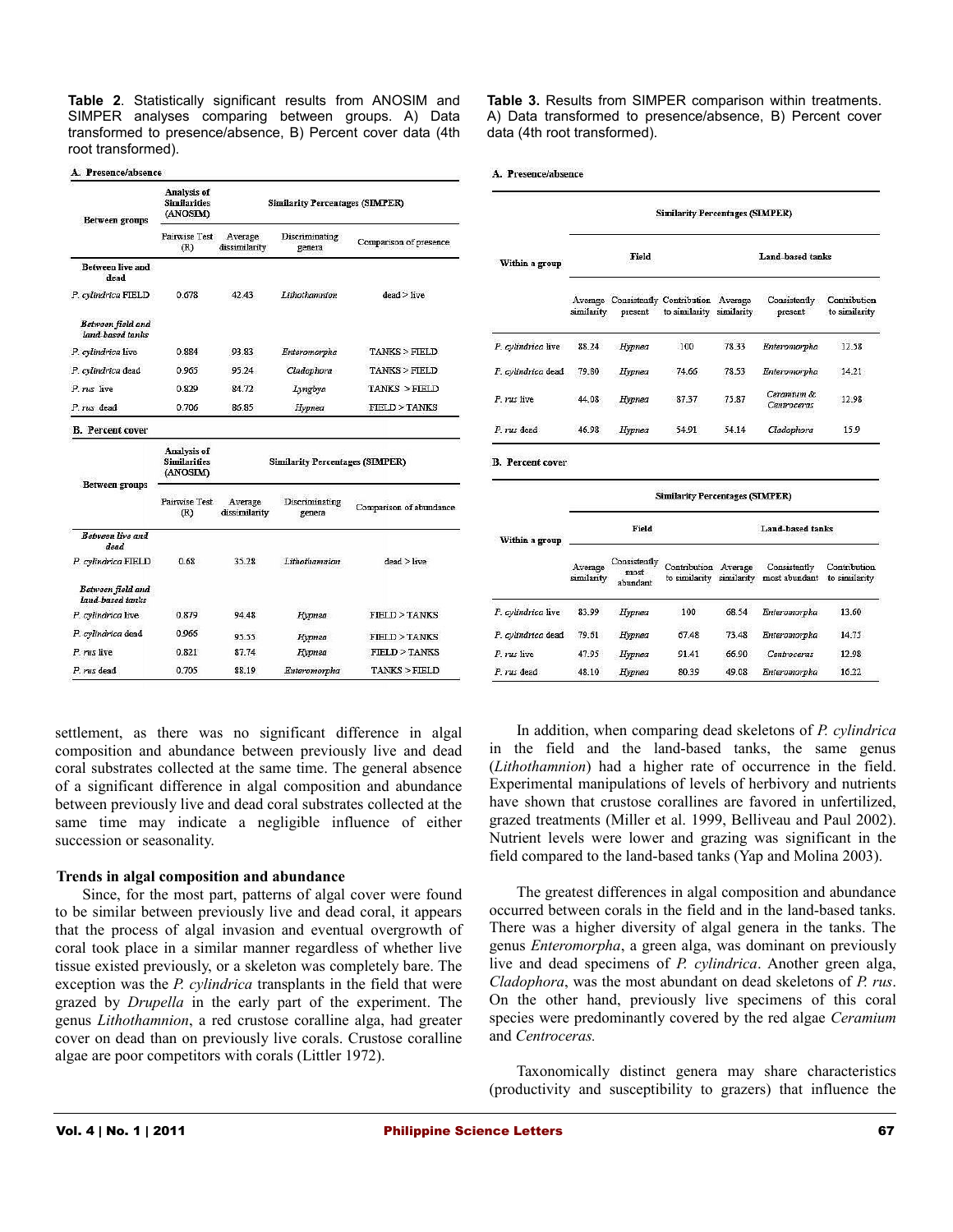structure of algal communities (Littler 1980, Steneck and Dethier 1994*). Ceramium* and *Centroceras* are both turf algae and are favored under conditions of low grazing (Miller et al. 1999, Lotze et al. 2001) and high nutrients (McClanahan et al. 2002). *Enteromorpha* and *Cladophora* are highly palatable relative to other algal genera and are considered opportunistic (Littler 1980, Dodds and Gudder 1992). The absence of grazing in the landbased tanks apparently favored the proliferation of these genera.

In the field, *Hypnea*, a red alga, was the genus consistently present and most abundant on transplants of both coral species. This genus resists grazing, is relatively unaffected by nutrients, and is more efficient in utilizing light relative to other genera of smaller sizes (Steneck and Dethier 1994, Burkepile and Hay 2006). It also coexists with corals without inflicting damage (Jompa and McCook 2003).

Different kinds of algae are characterized by varying morphologies, chemical defenses against grazers, as well as degrees of palatability. Thus, a range of animal (not to mention microbial) types are expected to be associated with them. The resulting food webs that are built around these relationships would also be different. All of these factors would play a role in determining the development trajectory a coral reef community would undergo following environmental disturbance.

### **ACKNOWLEDGMENTS**

Professor Gavino Trono, Jr. helped with algal identification. Dr. Cesar Villanoy allowed use and operation of the digitizer. Funding for the study was provided by the International Foundation for Science (Sweden). This is contribution 399 of the Marine Science Institute, University of the Philippines.

#### **CONTRIBUTIONS OF INDIVIDUAL AUTHORS**

Helen T. Yap and Reverie Alvarez-Molina conceptualized the experimental design. Data gathering was done by RAM. RAM and CSB performed the data analysis. The manuscript was written by HTY and CSB.

# **REFERENCES**

- Belliveau SA, Paul VJ. Effects of herbivory and nutrients on the early colonization of crustose coralline and fleshy algae. Mar Ecol Prog Ser 2002; 232:105-114.
- Birrell CL, McCook LJ, Willis BL. Effects of algal turfs and sediment on coral settlement. Mar Pollut Bull 2005; 51:408-414.
- Bruckner AW, Bruckner RJ. Condition of restored *Acropora palmata* fragments off Mona Island Puerto Rico, 2 years after the Fortuna Reefer ship grounding. Coral Reefs 2001; 20:235-243.
- Burkepile DE, Hay ME. Herbivore vs. nutrient control of marine primary producers: context-dependent effects. Ecology 2006; 87:3128-3139.
- Clarke KR. Non-parametric multivariate analyses of changes in community structure. Aust J Ecol 1993; 18:117-143.
- Clarke KR, Gorley RN. PRIMER v5: user manual/tutorial. Plymouth: PRIMER-E, 2001.
- Coyer JA, Ambrose RF, Engle JM, Carroll JC. Interactions between corals and algae on a temperate zone rocky reef: mediation by sea urchins. J Exp Mar Biol Ecol 1993; 167:21-37.
- Cumming RL. Predation on reef-building corals: multiscale variation in the density of three corallivorous gastropods, *Drupella* spp. Coral Reefs 1999; 18:147-157.
- Diaz-Pulido G, McCook LJ. The fate of bleached corals: patterns and dynamics of algal recruitment. Mar Ecol Prog Ser 2002; 232:115-128.
- Diaz-Pulido G, McCook LJ. Effects of live coral, epilithic algal communities and substrate type on algal recruitment. Coral Reefs 2004; 23:225-233.
- Diaz-Pulido G, McCook LJ, Dove S, Berkelmans R, Roff G, Kline DI, Weeks S, Evans RD, Williamson DH, Hoegh-Guldberg, O. Doom and boom on a resilient reef: climate change, algal overgrowth and coral recovery. PLoS ONE 2009; 4:e5239.
- Dizon RT, Yap HT. Effects of coral transplantation in sites of varying distances and environmental conditions. Mar Biol 2005; DOI 10.1007/s00227-005-0142-y.
- Dizon RM, Yap HT. Effects of multiple perturbations on the survivorship of fragments of three coral species. Mar Pollut Bull 2006; 52:928-934.
- Dodds WK, Gudder DA. The ecology of *Cladophora*. J Phycol 1992; 28:415-427.
- Hoegh-Guldberg O. A method for determining the surface area of corals. Coral Reefs 1988; 7:113-116.
- Hughes TP. Catastrophes, phase shifts, and large-scale degradation of a Caribbean coral reef. Science 1994; 265:1547-1551.
- Jokiel PL. Effects of water motion on reef corals. J Exp Mar Biol Ecol 1978; 35:87-97.
- Jompa J, McCook LJ. Effects of competition and herbivory on interactions between a hard coral and a brown alga. J Exp Mar Biol Ecol 2002; 271:25-39.
- Jompa J, McCook LJ. Coral–algal competition: macroalgae with different properties have different effects on corals. Mar Ecol Prog Ser 2003; 258:87-95.
- Kuffner IB, Walters LJ, Becerro MA, Paul VJ, Ritson-Williams R, Beach KS. Inhibition of coral recruitment by macroalgae and cyanobacteria. Mar Ecol Prog Ser 2006; 323:107-117.
- Lapointe BE. Nutrient thresholds for bottom-up control of macroalgal blooms on coral reefs in Jamaica and southeast Florida. Limnol Oceanogr 1997; 42:1119-1131.
- Lapointe BE, Barile PJ, Yentsch CS, Littler MM, Littler DS, Kakuk B. The relative importance of nutrient enrichment and herbivory on macroalgal communities near Norman's Pond Cay, Exumas Cays, Bahamas: a "natural" enrichment experiment. J Exp Mar Biol Ecol 2004; 298:275-301.
- Lirman D. Competition between macroalgae and corals: effects of herbivore exclusion and increased algal biomass on coral